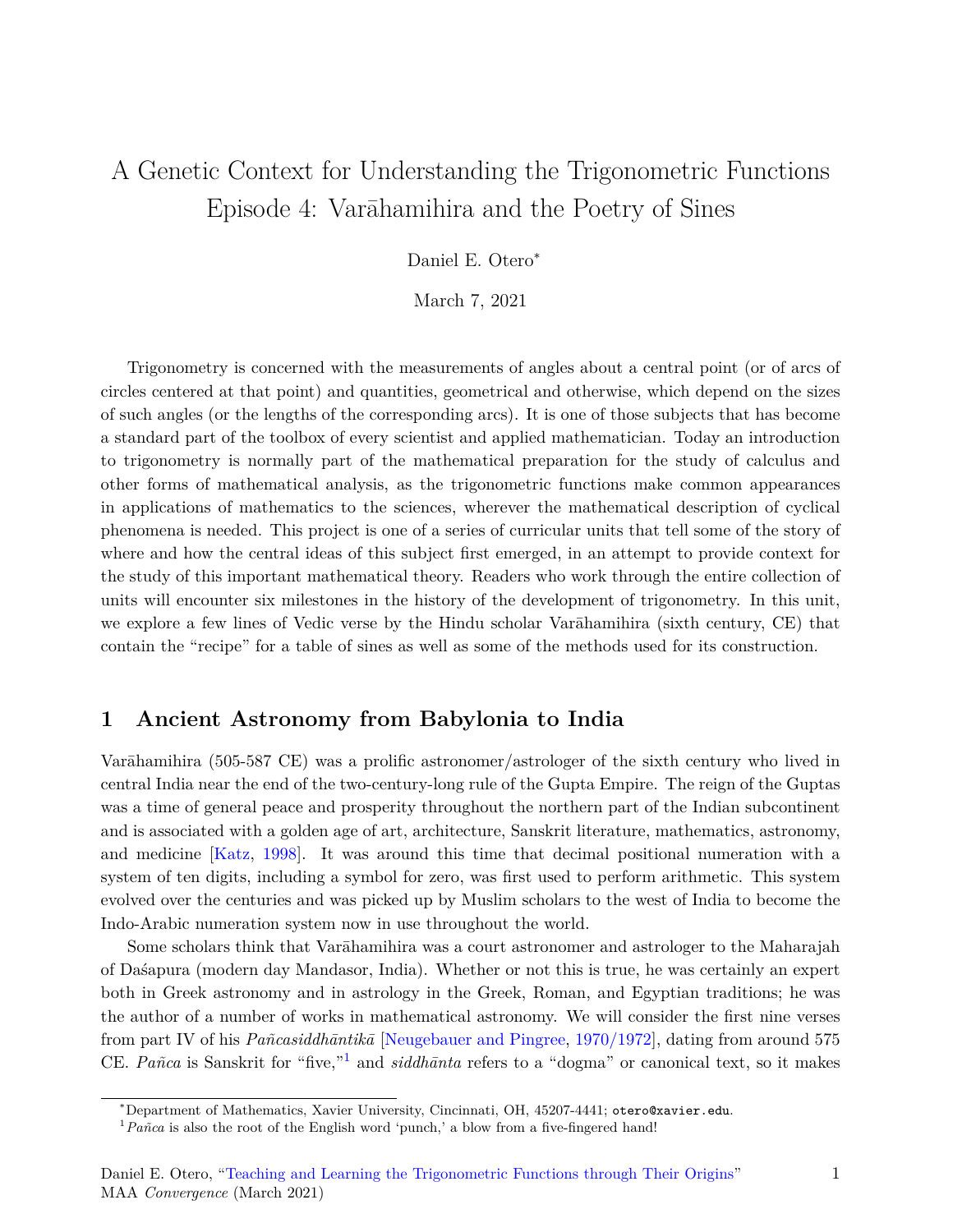sense to translate the title of this work as *The Five Canons*. In it, Varāhamihira commented on five earlier Hindu works in mathematical astronomy and astrology [\[Plofker,](#page-9-2) [2008](#page-9-2)].

Sanskrit was the language of Hindu priest-scholars. This scholarship was founded on the long tradition of the Vedas, epic poems about mythology, theology, and Hindu practice whose creation dates from around 1500 BCE [[Katz et al.,](#page-9-3) [2007\]](#page-9-3). These texts were intended to be memorized and recited by devotees, and were only written down for the first time in about 500 BCE. As a member of this tradition, Varāhamihira also composed in Sanskrit verse.

One of our primary interests in this passage is that it corresponds to a key development in the history of trigonometry, namely, the shift in interest from tabulation of the chord of an arc or angle to that of its *sine* (and *cosine*). Greek geometer-astronomers like Hipparchus of Rhodes (second century BCE) and Claudius Ptolemy (second century CE) were among the first people we know who investigated what we today call trigonometry. They were interested in the relations between the lengths of arcs along a circle and the segments (called chords) that connect the endpoints of these arcs. More specifically, they created tables that measured various arcs of a circle—in degrees, minutes and seconds—along with the lengths of the chords that span those arcs, thereby relating circular distance to linear distance. The diagram below displays a portion of a circle centered at *O* circular distance to linear distance. The diagram below displays a portion of a circle centered at  $O$  with central angle  $\theta$  and associated arc  $\overline{AB}$  together with the chord  $\overline{AB}$ .<sup>2</sup> Note that the length of the chord, denoted Crd  $\theta$ , is always shorter than the length of the arc, which equals  $OA \cdot \theta$ , since a straight line must be the shortest distance between the two points.



In many applications of chord tables to problems in computational astronomy, the problems called for finding the measures of the sides of some right triangle, given one of its angles—call it *θ*—and the length of its hypotenuse, which for simplicity we will take to be the same radius used to prepare a table of chords. The obvious way to use the table to solve this sort of problem (see the figure below) is to look up the angle twice as large as the given angle (2*θ*) to find its chord, Crd 2*θ* (in Sanskrit, the word for "chord" was *jyā*). Half this magnitude (in Sanskrit, the *jyā-ardha*) will give the side of the right triangle opposite the angle *θ*. Having to use this process repeatedly probably influenced Hindu astronomers to stop tabulating the chord length and start tabulating the *jyā-ardha* instead. After a time, the term for half-chord was shortened to simply *jyā*; centuries later, Arabic scholars transliterated this Sanskrit word into Arabic as *jiba*. Then in the twelfth century, a European Latinist mistranslated this Arabic word, thinking that it was the word *jaib* instead (in written Arabic, vowels appear only as diacritical marks), which means "bosom" or "fold," so he rendered it as the Latin word for "fold," namely *sinus* (the same word we use to describe the folded layers of the nasal cavity). This became the English word *sine*!

<sup>2</sup>See the two episodes "Hipparchus' Table of Chords" and "Ptolemy Finds High Noon in Chords of Circles" in the *Convergence* article "Teaching and Learning the Trigonometric Functions through Their Origins." The first of these articles explores Greek astronomy and Hipparchus' early table of circular arcs and corresponding chord lengths, while the second illustrates how Ptolemy used a similar table to tell time using the lengths of shadows cast by the Sun.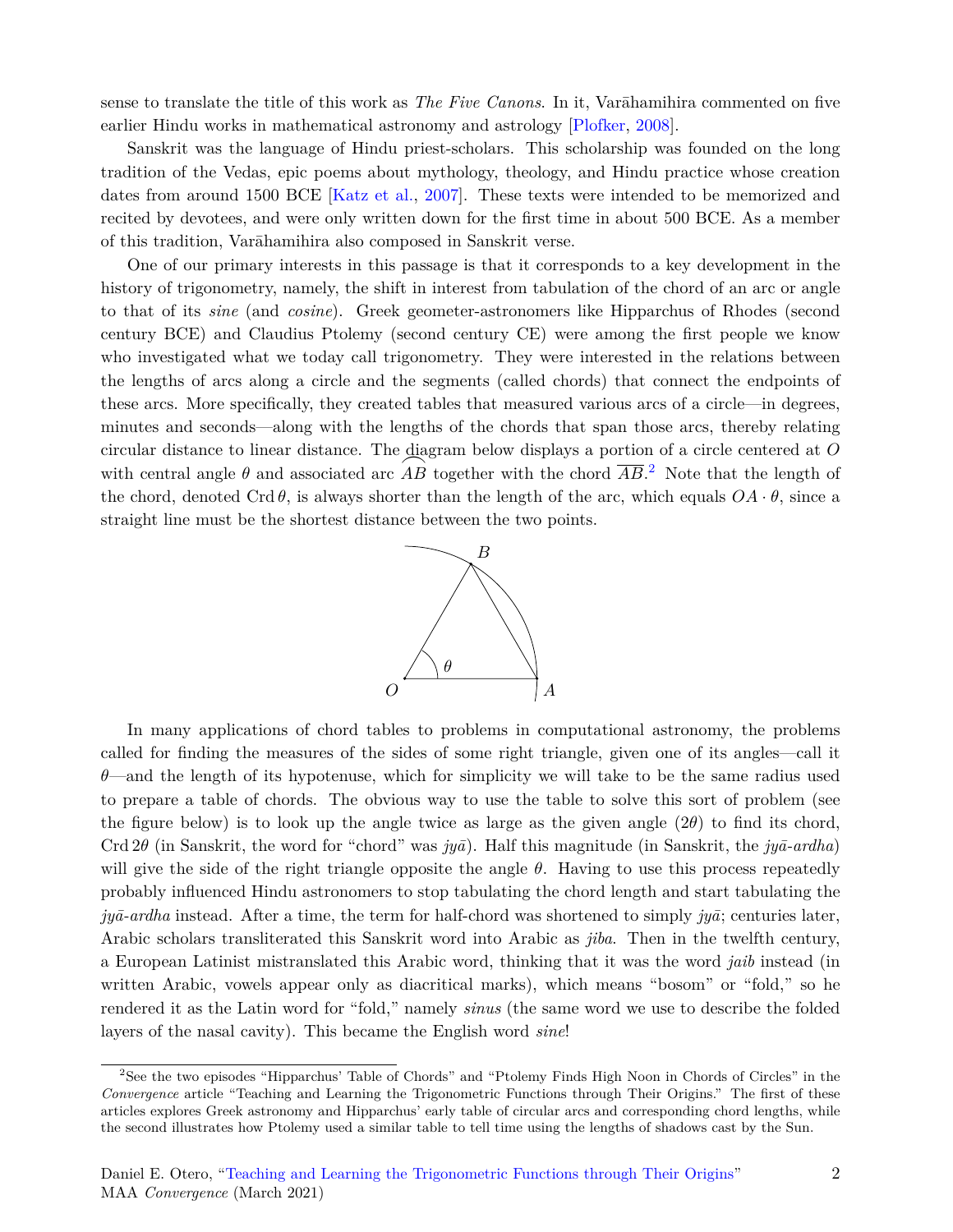

## **2 A Table of Sines in Sanskrit Verse**

In the passage below (taken from [\[Neugebauer and Pingree,](#page-9-1) [1970/1972\]](#page-9-1)), Varāhamihira produced the beginning of a Table of Sines in Sanskrit verse. He began by orienting us to the geometric content of the *Pañcasiddhāntikā*, in which the basic facts of circle geometry were being laid out. It is important to note that for Varāhamihira, the word *Sine* (specifically written here with a capital *S*) referred to the side of the right triangle opposite the given angle in a triangle whose hypotenuse is the radius *R* of a given circle; in contrast, we use the word *sine* (with a lowercase *s*) to mean the length of the side of the right triangle opposite the given angle in a triangle whose hypotenuse has length 1. This is a distinction which may seem trivial, but is of real importance: for the ancients, the Sine was a geometrical line segment whose length was to be determined; for us moderns, a sine is a number which measures a certain distance. In particular, the Sine of an arc differs depending on the radius of the circle in which it lies, while the arc has only one sine.

*∞∞∞∞∞∞∞∞∞∞∞∞∞∞∞∞∞∞∞∞∞∞∞∞∞∞∞∞∞∞∞∞∞∞∞∞∞∞∞∞*

<sup>1</sup>The square-root from the tenth part of the square [of a circle] whose circumference is 360 [degrees] is the diameter. In this [circle], by one establishing four parts [quadrants], the Sine of an eighth part of a zodiacal sign [is to be determined]. <sup>2</sup>The square of the radius is called the *dhruva*. A fourth part of this is [the square of the Sine] of Aries [i.e., of 30*◦* ]. The *dhruva*-square is diminished by [the square of the Sine] of Aries; the square-root is the Sine for two zodiacal signs [i.e., of 60*◦* ].

*∞∞∞∞∞∞∞∞∞∞∞∞∞∞∞∞∞∞∞∞∞∞∞∞∞∞∞∞∞∞∞∞∞∞∞∞∞∞∞∞*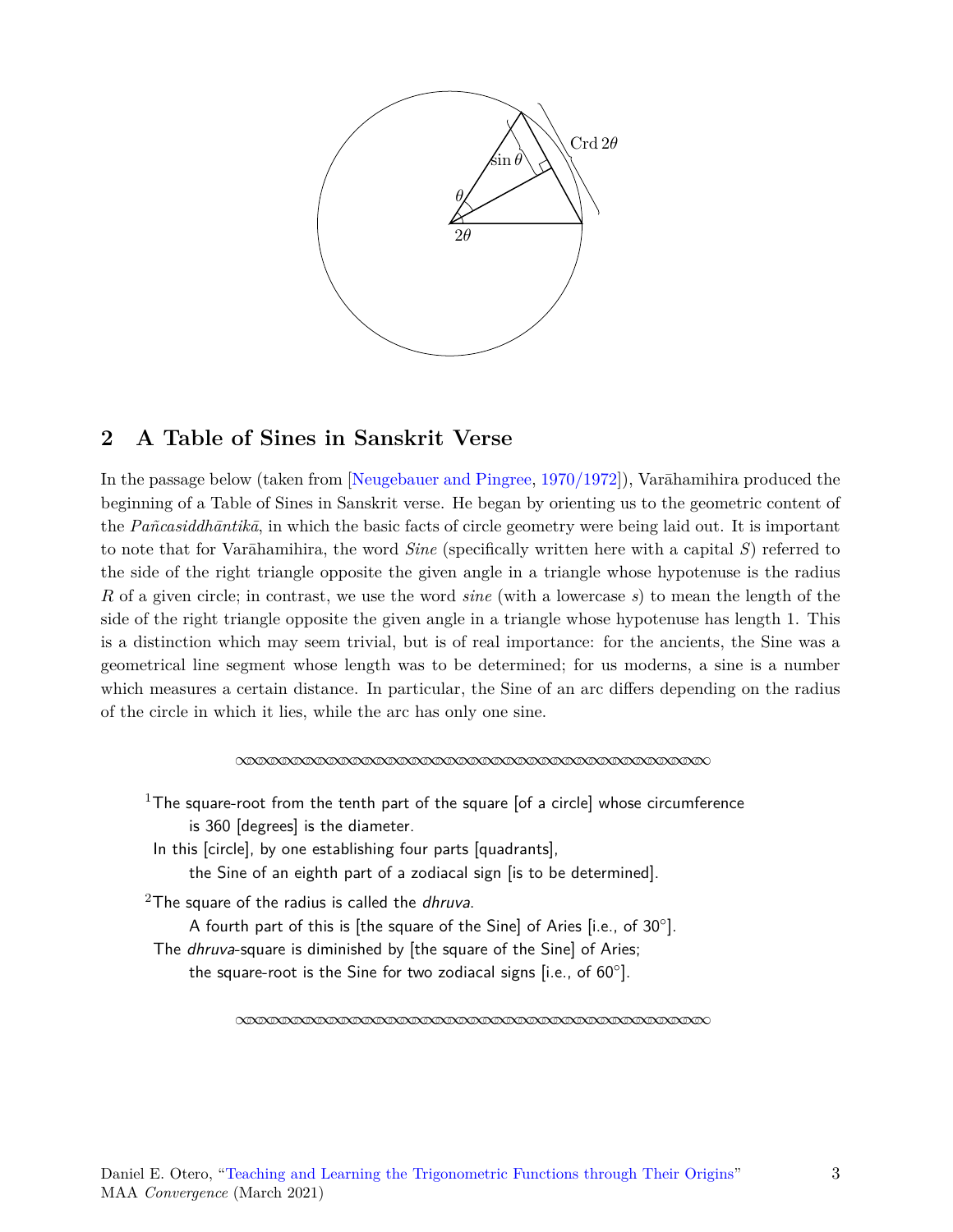#### <span id="page-3-0"></span>**Task 1** This passage is likely to look nothing like mathematical texts the reader has encountered before. Recognize that this an English translation of Sanskrit verse, so the meter and rhythm of the language are no longer evident to the reader. Identify at least three features of the passage you find confusing or that catch your interest (more than three is just as good). Identify your items as either "confusing" or "interesting."

The opening sentence of verse 1 of the text above presents a geometric identity: the "[circle] whose circumference is 360 [degrees]" refers to the full circumference *C* of the circle, and *D* stands for its diameter, Varāhamihira stated here in verse that

$$
\sqrt{\frac{C^2}{10}} = D.
$$

<span id="page-3-1"></span>

**Task 2** Use the standard formula you learned in school for the circumference of a circle, and substitute it for *C* in Varāhamihira's "formula" above. This will allow you to eliminate *D* from the formula as well (realizing that the radius of a circle is half its diameter). Solve the resulting equation for the fundamental constant *π*. This "formula" produces a reasonable approximation for  $\pi$  that was known to Hindu geometers. How many decimal places of accuracy does this approximation give?

The zodiacal signs mentioned in the text above referenced a system for organizing and describing the heavens that was developed by Babylonian astronomers by the eighth century BCE.<sup>3</sup> This system was adopted by Greek astronomers, who in turn passed it along for use by Indian practitioners. Based on their extensive observational records, Babylonian astronomers recognized that the Sun, Moon, Mercury, Venus, Mars, Jupiter, and Saturn—all the *planets*4 visible to the naked eye—moved within a narrow band around the sky; the constellations found in this band were collectively called the *zodiac*. 5 They also knew that the Sun moves along a circular path against the background stars, called the *ecliptic circle*, about one-360th of its full annual course every day. In other words, it takes somewhat more than twelve lunar months for the Sun to make its yearly trek around the heavens along the ecliptic circle and return to the same place relative to the background stars. This was the mechanism whereby the Babylonians used the sky as a calendar. Since their year began with the spring equinox, the Sun would pass through the first of these constellations, Aries, during the first month of the year.<sup>6</sup> During the second month, the Sun would be in Taurus the Bull, then Gemini

<sup>3</sup>See the episode "Babylonian Astronomy and Sexagesimal Notation" in the *Convergence* article "Teaching and Learning the Trigonometric Functions through Their Origins" for more about this.

<sup>4</sup>The word *planet* comes from the Greek *planetos* = English *wanderer*. Since both the Sun and the Moon are seen to wander through the sky, both were considered to be planets for many centuries. In contrast, the apparently stationary Earth (like the fixed stars) was not considered a planet.

<sup>&</sup>lt;sup>5</sup>From the Greek *zodiakos* = English *little animals*. The names of the zodiacal signs, and of the other constellations in the sky, were often those of animals suggested by the shapes that came to mind when viewing those collections of stars.

 ${}^{6}$ Today, because the axis of the earth's rotation performs a slow gyroscopic rotation relative to the plane of its orbit around the Sun (a motion called the *precession of the equinoxes* by astronomers), the spring equinox no longer finds the Sun in the constellation Aries, but rather in Pisces. In fact, this slow movement will soon push the Sun at equinox into the next zodiacal constellation, Aquarius. That is, we are inexorably moving into the Age of Aquarius, as announced in the famous 1967 Broadway musical *Hair!*.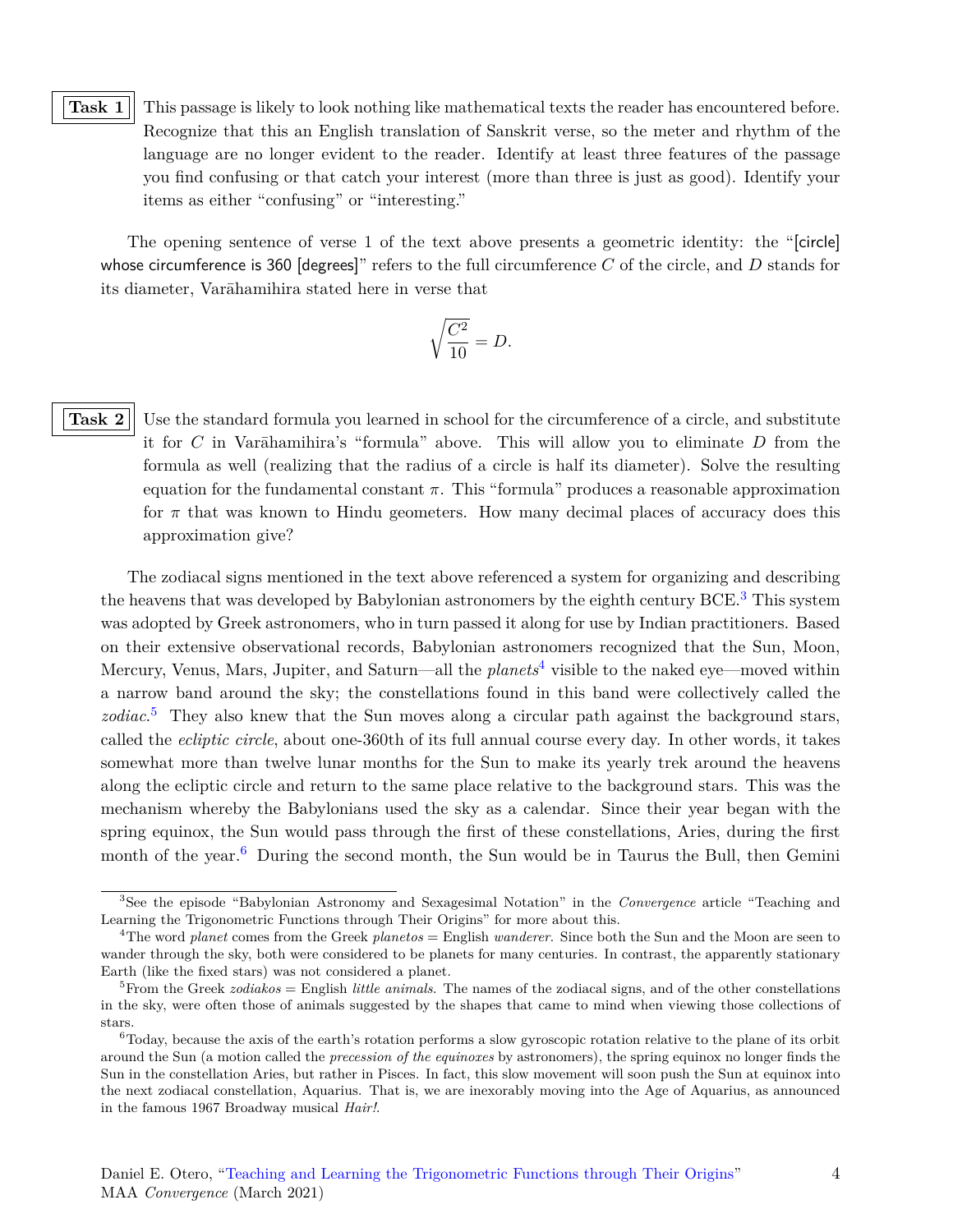the Twins, etc.<sup>7</sup> By the end of the following winter, the Sun would complete its journey through the twelfth zodiacal band, for Pisces the Fish, returning to its starting point for the next year's course. (The diagram below sketches how this works, but it is drawn from the modern perspective, showing the Earth orbiting the Sun.)



<span id="page-4-0"></span>**Task 3** Use the fact that the twelve signs of the zodiac partitioned the ecliptic circle into 12 equal arcs of 30*◦* each to determine how much "an eighth part of a zodiacal sign" is. This will be the first arc whose Sine is tabulated in Varāhamihira's table.

The traditional layout of the signs of the zodiac lists the constellations that line up from east to west following the path of the Sun across the background stars during the course of a year along the ecliptic circle, starting in the constellation Aries. During the first millennium BCE, the position of the Sun at the spring equinox was in the constellation Aries; this was the point along the ecliptic set as the 0*◦* mark. Following the yearly path of the Sun from east to west, 30*◦* later it passes into the constellation Taurus; at the 60*◦* mark, it comes into Gemini, then Cancer at 90*◦* , and on through the other twelve constellations, until it finally moves into Pisces, at 330*◦* around the ecliptic. This explains why, in the text, when Varāhamihira referred to Aries, he was actually talking about an arc of 30*◦* , and later, when he referred to Taurus, he meant an arc of 60*◦* . The constellation names were stand-ins for the arc measures they represented along the ecliptic.

<span id="page-4-1"></span>**Task 4** Explain what Varāhamihira meant in the first line of verse 2 when he said that "a fourth part" of [the *dhruva*] is [the square of the Sine] of Aries." What does this say about the value of the Sine of 30*◦* ?

 $7$ The zodiacal constellations, in the order through which the Sun passes through them from the beginning of spring, through the summer, fall and winter months, are: Aries (the Ram), Taurus (the Bull), Gemini (the Twins), Cancer (the Crab), Leo (the Lion), Virgo (the Maiden), Libra (the Scales), Scorpio (the Scorpion), Sagittarius (the Archer), Capricorn (the Sea-Goat), Aquarius (the Waterbearer) and Pisces (the Fish). The reader will recognize that these are also the astrological signs to which modern-day horoscopes are associated. One's horoscope is cast depending on where the Sun was found in the sky on the day one was born.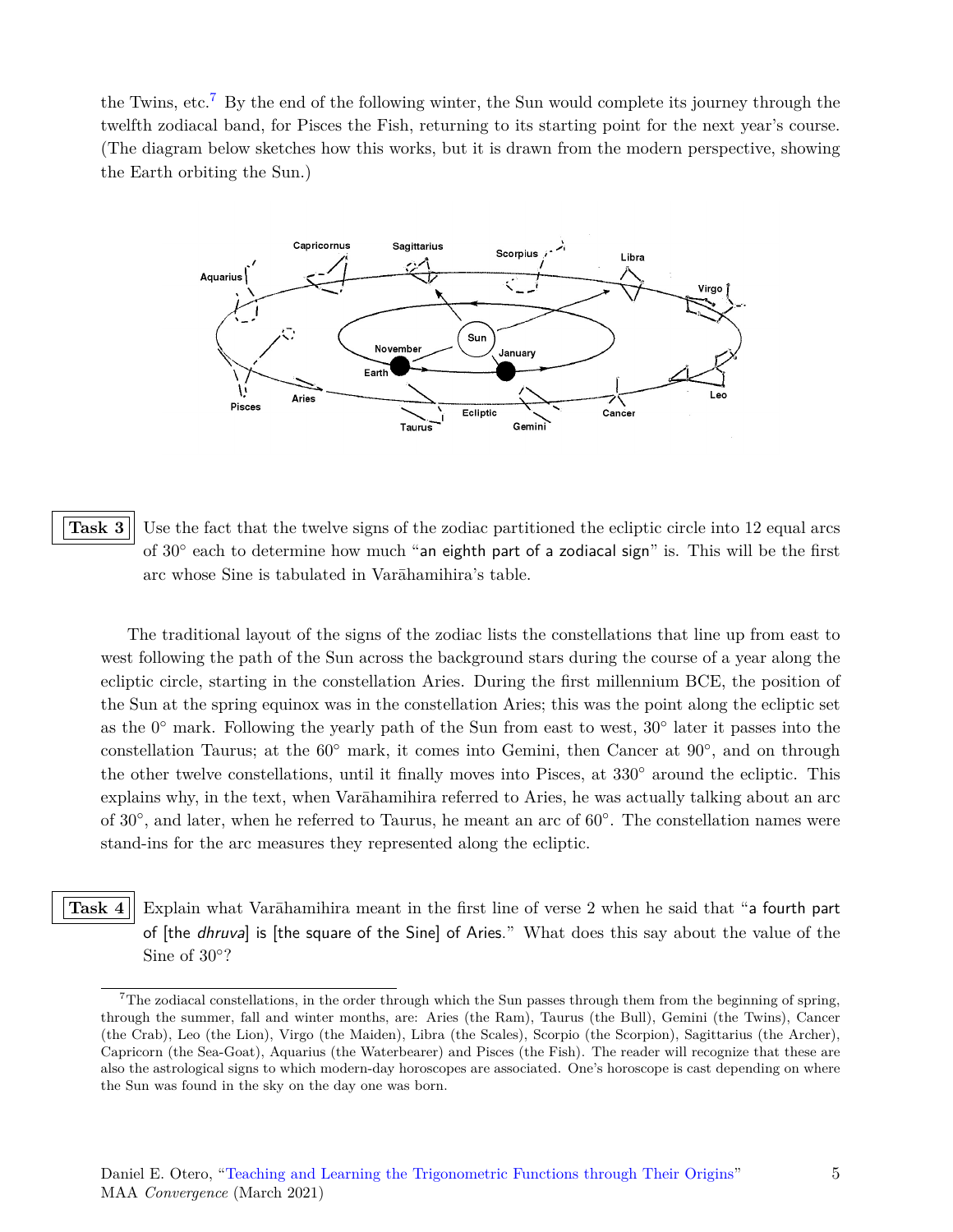The next three verses of the text present rules for determining other Sine values besides those already considered.

*∞∞∞∞∞∞∞∞∞∞∞∞∞∞∞∞∞∞∞∞∞∞∞∞∞∞∞∞∞∞∞∞∞∞∞∞∞∞∞∞*

 $3$ When the remaining [Sines] are desired, the radius is diminished by the Sine of the remainder of the subtraction of twice the arc from a quadrant;

the square of half of that [remainder] is to be added to the square

of half [the Sine] of double [the arc].

 $4$ The square-root of that is the desired Sine.

The *dhruva* diminished by that [square is the square] of the remainder [of the] sum.

Half of the *dhruva*-square is called *adhyardha*, [the square of the Sine of] one and a half [signs, or 45*◦* ].

Here another rule is described.

 $5$ The Sine of the arc of three [signs] is diminished by Sine of three signs diminished by twice the given degrees; [the remainder] multiplied by sixty is the square [of the Sine of the given arc]. The *dhruva* diminished by that square is the square of the remainder [i.e., of the Cosine].

*∞∞∞∞∞∞∞∞∞∞∞∞∞∞∞∞∞∞∞∞∞∞∞∞∞∞∞∞∞∞∞∞∞∞∞∞∞∞∞∞*

In verses 3–4, Varāhamihira stated a rule equivalent to the following formula, in which we recognize that by "quadrant" he meant an arc of 90*◦* :

$$
\sqrt{\left(\frac{R-\sin(90^\circ-2\theta)}{2}\right)^2+\left(\frac{\sin 2\theta}{2}\right)^2}=\sin\theta.
$$

The reader is urged to confirm that the text is faithfully represented in this rather complicatedlooking formula. We will not attempt to justify the result in detail, but we do wish to note that this result is one way to propose what will later be called a *half angle formula*, since it allows the computation of the Sine of a given angle, Sin *θ,* given knowledge of the Sine of its double, Sin 2*θ*.

In particular, the expression  $\sin(90^\circ - 2\theta)$ , which appears in the first term under the radical in the above formula, is the Sine of the *complementary arc* to 2*θ* (arcs being complementary when they sum to a right angle); this Sine of the complement can be found from the Sine of the given angle easily using the Pythagorean Theorem. The Sine of the complementary arc frequently appears in the same calculations as the Sine of the original angle (as both appear as sides in the same right triangle), and the term *Sine-complement* was often used to refer to it. Later, it became known as the *Cosine*.

<span id="page-5-0"></span>Task 5<sup>|</sup> Varāhamihira's next assertion in verse 4 was that "The *dhruva* diminished by that [square is the square] of the remainder [of the] sum." Explain why this is yet another version of the Pythagorean Theorem, which in symbolic form can be expressed as

$$
R^2 - (\sin \theta)^2 = (\cos \theta)^2.
$$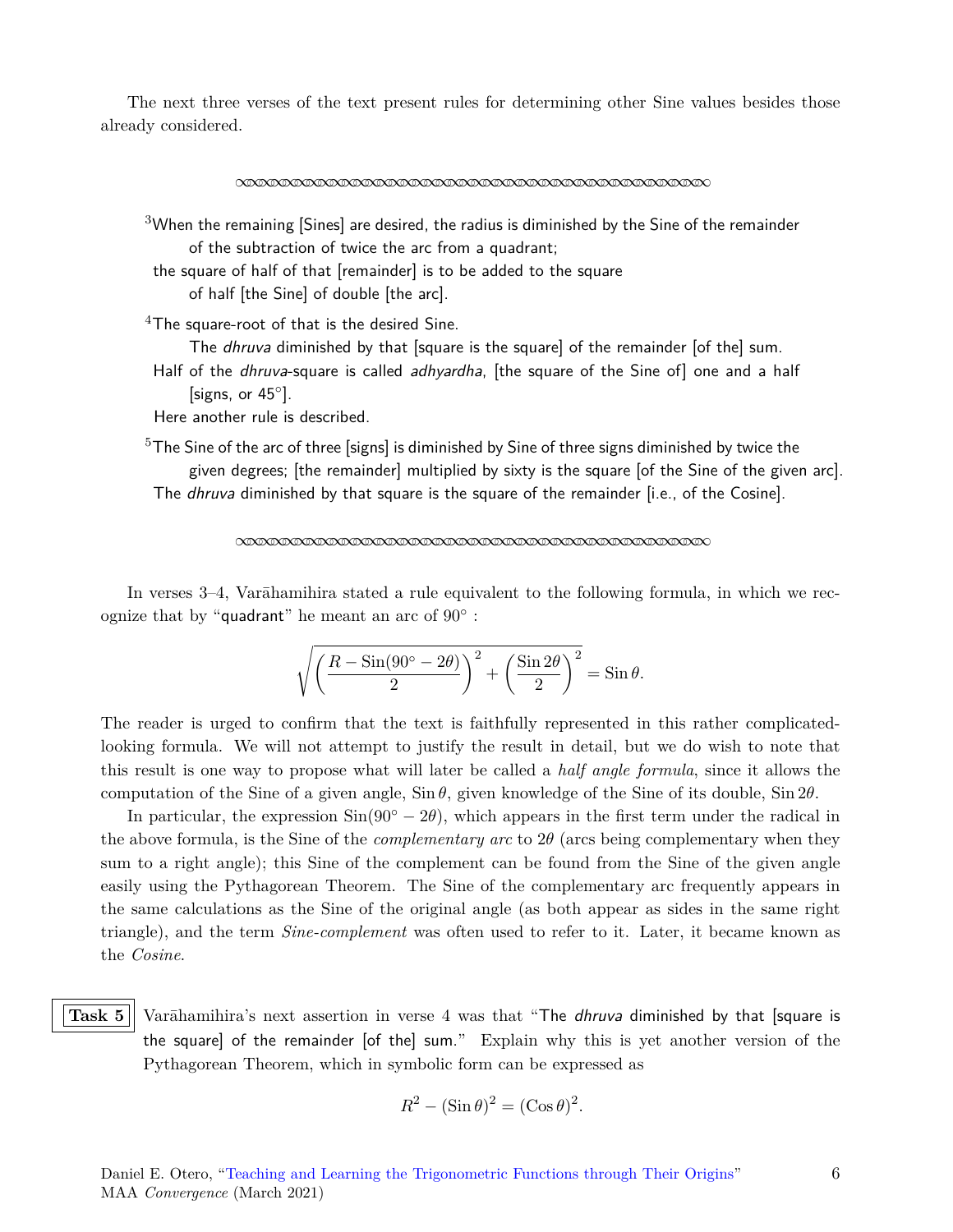In the case where the radius of the circle has unit length  $(R = 1)$ , the *cosine*, cos  $\phi$ , of the angle  $\phi$  is the sine of the complementary angle to  $\phi$ , that is, the other acute angle in a right triangle of hypotenuse with unit length. By definition then,

$$
\cos \phi = \sin(90^\circ - \phi).
$$

Moreover, the rule from Task [5](#page-5-0) then takes the very simple form

$$
\sin^2\theta + \cos^2\theta = 1.
$$

This algebraic identity is often called the *Trigonometric Pythagorean Theorem*.

<span id="page-6-1"></span>**Task 6** Continue the thread of Task [5](#page-5-0) by considering what happens when we apply the result quoted there to the arc equal to "one and a half" zodiacal signs. First, explain why the Sine and Cosine of this angle/arc are the same value, then apply the rule to show that

$$
\sin 45^\circ = \sqrt{\frac{R^2}{2}}
$$

*.*

## **3 Populating Varāhamihira's Table**

Finally, in verses 6–9, Varāhamihira began the recitation of the entries of his table of Sine values. He fixed the radius of his circle at  $R = 120$ , or two units of sixty minutes each, as will become clear.

*∞∞∞∞∞∞∞∞∞∞∞∞∞∞∞∞∞∞∞∞∞∞∞∞∞∞∞∞∞∞∞∞∞∞∞∞∞∞∞∞*

 $6$ The Sines in Aries are 7, 15, 20 plus 3, plus 11, and plus 18, 45, 50 plus 3, and 60 minutes;

 $7$ in Aries 50 plus 1, 5 times 8, 5 squared, 4, 30 plus 4, 56, 5, and 0 [seconds].

 $8$ In Taurus [they are] 6, 13, 19, 3 times 8, and 30 – plus 0, plus 5, plus 9, and plus 13 minutes;

 $^{9}$ in Taurus 40, 3, 7, 50 plus 1, 13, 12, and 60 minus 14 and minus 5 seconds.

*∞∞∞∞∞∞∞∞∞∞∞∞∞∞∞∞∞∞∞∞∞∞∞∞∞∞∞∞∞∞∞∞∞∞∞∞∞∞∞∞*

Recall from verse 1 (and Task [3](#page-4-0)) that Varāhamihira wanted to build a table of Sine values for arcs which are multiples of 3 *◦*45*′* of arc. So when he began by reciting "the Sines in Aries," he meant the Sines of the arcs which are the first few multiples of this smallest reference angle.

<span id="page-6-0"></span>

**Task 7** By the end of this task, you will have extracted Varāhamihira's full Table of Sines from the above text. (A more complete table can be constructed by continuing this analysis in the optional appendix at the end of this project.)

(a) List the multiples of 3 *◦*45*′* up to 30*◦* and enter them into the first column of a table.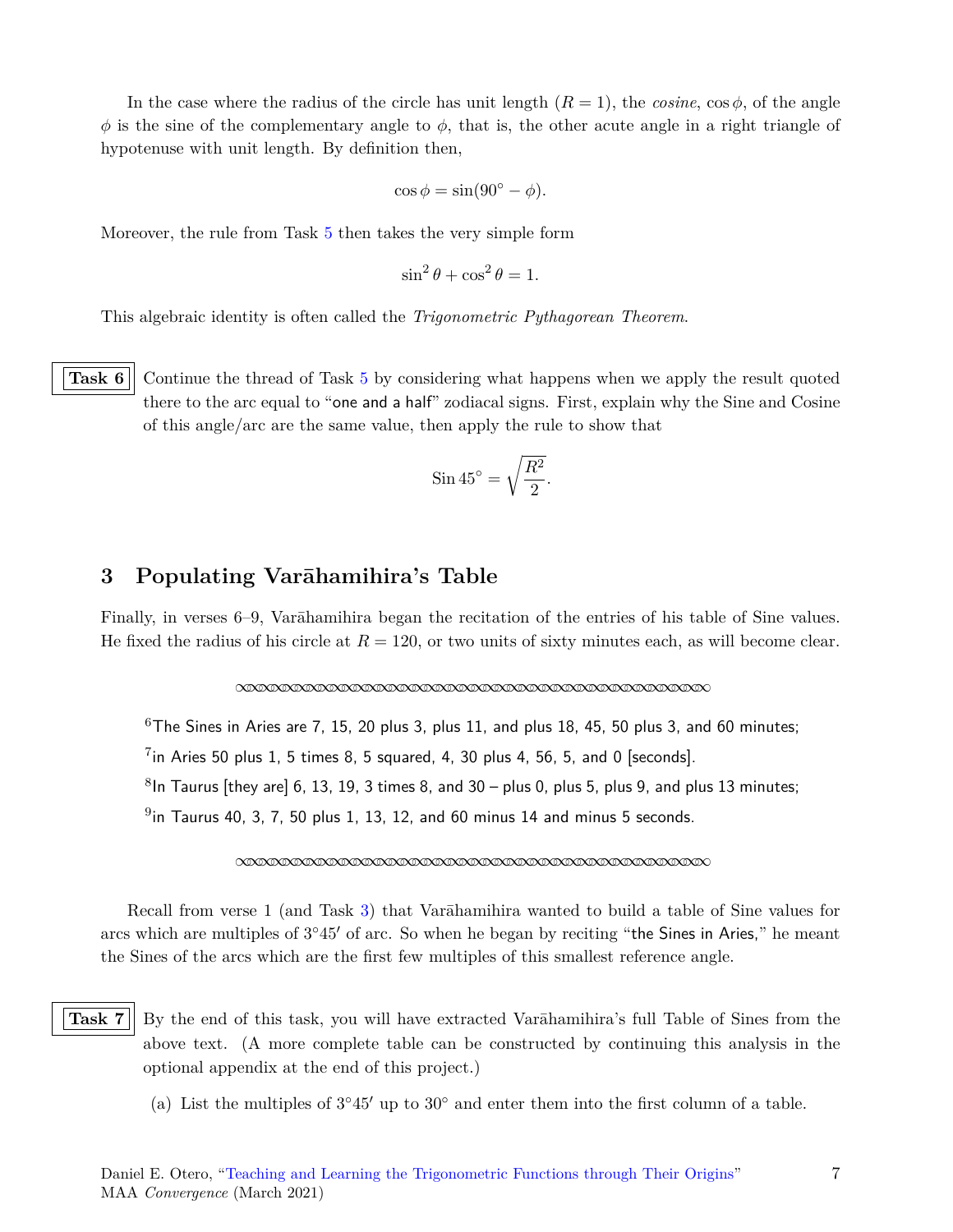- (b) The second column should list the Sines of the eight corresponding Arcs. In verse 6, Varāhamihira first listed only the parts, in units of minutes, for these values; in verse 7, he listed their smaller parts, in units of seconds. Thus, the first entry gave the Sine of 3 *◦*45*′* as 7 minutes,  $50+1 = 51$  seconds (or  $7'51'$ ), and the second entry gives  $\sin 7°30' = 15'40''$ . Readers will notice that some of these numbers were identified with rather unusual language: in verse 6, "20 plus 3, plus 11" identifies the two values 23 and 31; and in verse 7, "5 times 8, 5 squared" refer to the two values 40 and 25. Varāhamihira used this odd language so as to fit the poetic meter of the Sanskrit text, a sense that is entirely lost in our English translation! Now, with this in mind, fill in the rest of this first part of your table with the Sine values reported in verses 6-7.
- (c) In verses 8–9, Varāhamihira moved on to the next eight entries, filling out the Arcs corresponding to the sign of Taurus. Enter all these Arc and Sine values into your table. All the Sine values are to be added to the 60 minutes which is the Sine of 30*◦* . Thus, Sin 33*◦*45*′* = 66*′*40*′′*. (Warning: the last four entries are spelled out in the verse as adding values to 30*′* , using a phrase of the form "plus *x*".)
- (d) Check that the values in Varāhamihira's table are correct as follows: his Sine values correspond to line segments drawn relative to a circle of radius  $R = 2$  units  $= 120'$ . Modern sine values (lowercase s) correspond to choosing a radius of *R* = 1 unit. So add a third column to your table. Place here the (lowercase s) sines of these same Arcs: to determine these, convert the sexagesimal Sine values in minutes/seconds which appear in the second column into sine values (in minutes/seconds) by cutting them in half so that they correspond to a circle with a one unit radius.
- (e) Finally, prepare a decimal version of Varāhamihira's table which we can use to check his values against values computed with a calculator. Begin a new table by translating the 16 arcs/angles from degree/minute form into decimal degrees to fill a first column of Angles. Then, in the next column of this table, convert the Sines we found from Varāhamihira's values in part (d) into decimal quantities as well. Finally, in a third column, use a scientific calculator to compute the sines (lowercase s!) of the Angles in the first column to three-place accuracy. How well do the values in the second and third columns agree?
- (f) In a coordinate plane, plot the points given by the first two columns of this last table: the plot is a graph of Varāhamihira's sine function with domain including arcs/angles up to 60*◦* .

#### <span id="page-7-0"></span>**Task 8** In this task, we will explore what can be accomplished using Varāhamihira's half-angle formula, from verses 3–4 above.

(a) In Task [7](#page-6-0)(c) above, you tabulated Varāhamihira's Sines for Arcs which are the multiples of  $3°45'$ , up to  $60°$  in a circle of radius  $R = 2$  units, or  $120'$  (sixtieths of a unit). Recall from the table the value of Sin 30*◦* , then use the half-angle formula,

$$
\sin \theta = \sqrt{\left(\frac{R - \sin(90^\circ - 2\theta)}{2}\right)^2 + \left(\frac{\sin 2\theta}{2}\right)^2},
$$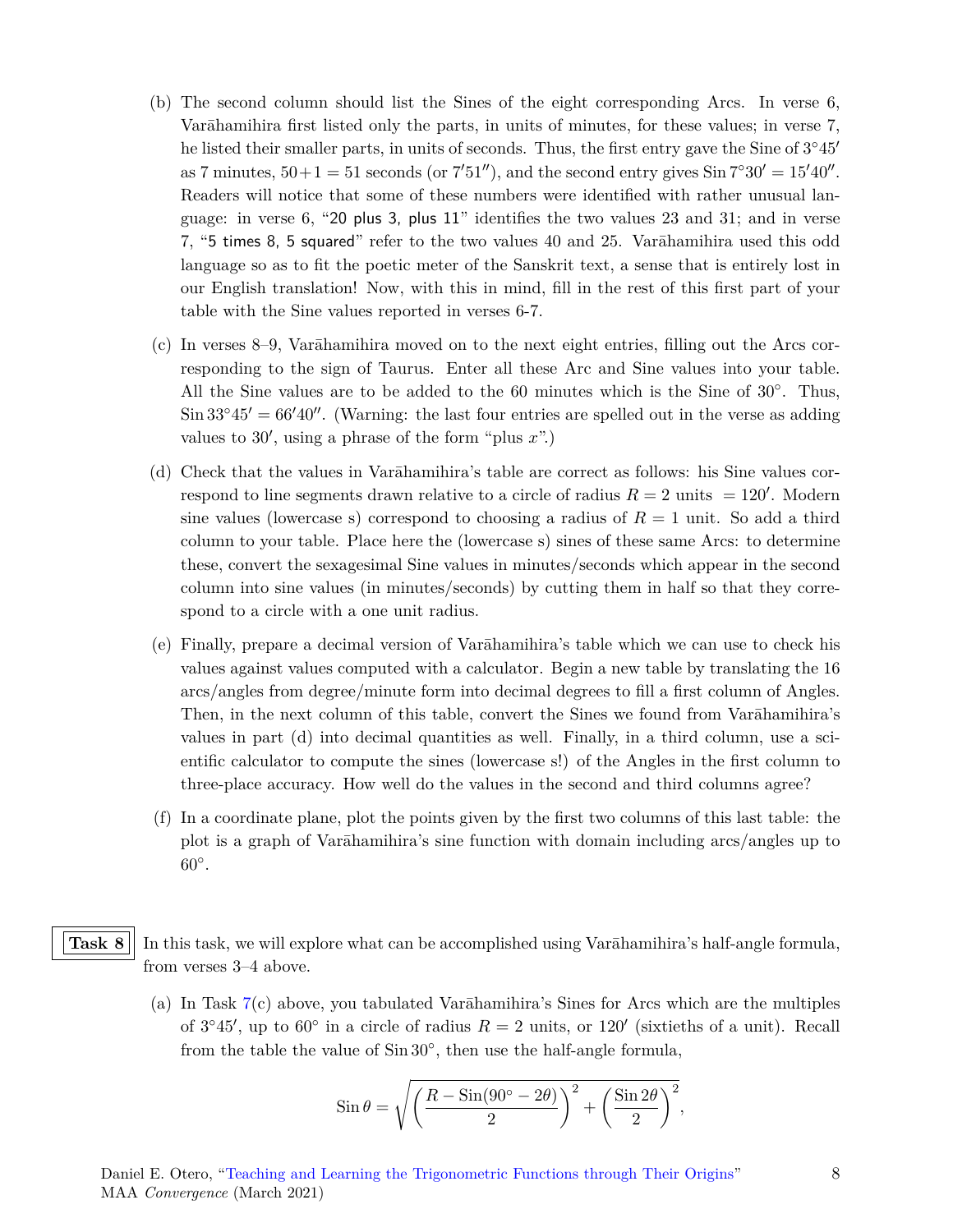to compute the Sine for an arc of 15<sup>°</sup>; note that you also need the Sine-complement of arc  $\theta = 30^{\circ}$ , i.e., Cos 30<sup>°</sup>, for this calculation, a value that already appears in the table! Do you get the same value for Sin 15*◦* as you found in Task 22(c)?

- (b) Next, use the Pythagorean Theorem (see Task [5\)](#page-5-0) to compute the Cosine for arc 15*◦* and incorporate this computation into one for the Sine of arc 7 *◦*30*′* using the half-angle formula; compare also with the value you found in Task  $7(c)$  $7(c)$ .
- (c) Repeat the procedure of part (b) to determine the Sine of the arc 3 *◦*45*′* , then compare your computation with the value as you found in Task [7](#page-6-0)(c).

#### **4 Conclusion**

The brief nine lines of Varāhamihira's Sanskrit verse which we have examined here were packed with information, providing any who understood them a wealth of geometric and computational information about building a Table of Sines. It also provides a nice illustration of how Hindu science preserved and transmitted information from one generation to the next, wherein poetic verse becomes a powerful data compression tool. But it also marks a key innovation in the evolution of trigonometry from its earlier Greek version: we recognize the shift from interest in tabulating chord lengths for arcs (or central angles) of a circle to instead tabulating Sines, the half-chords which are segments dropped perpendicularly from one end of an arc of a circle to the radius at the other end of the arc.

In our next episode, we will roll the calendar forward another 500 years to an era in which the dominant scientific global culture is Islam. In the work of the eleventh-century scholar al-Bīrūnī, who was also an expert in Hindu astronomy and mathematics, we will mark the emergence of other trigonometric quantities besides Sines that become important to astronomers to identify and measure.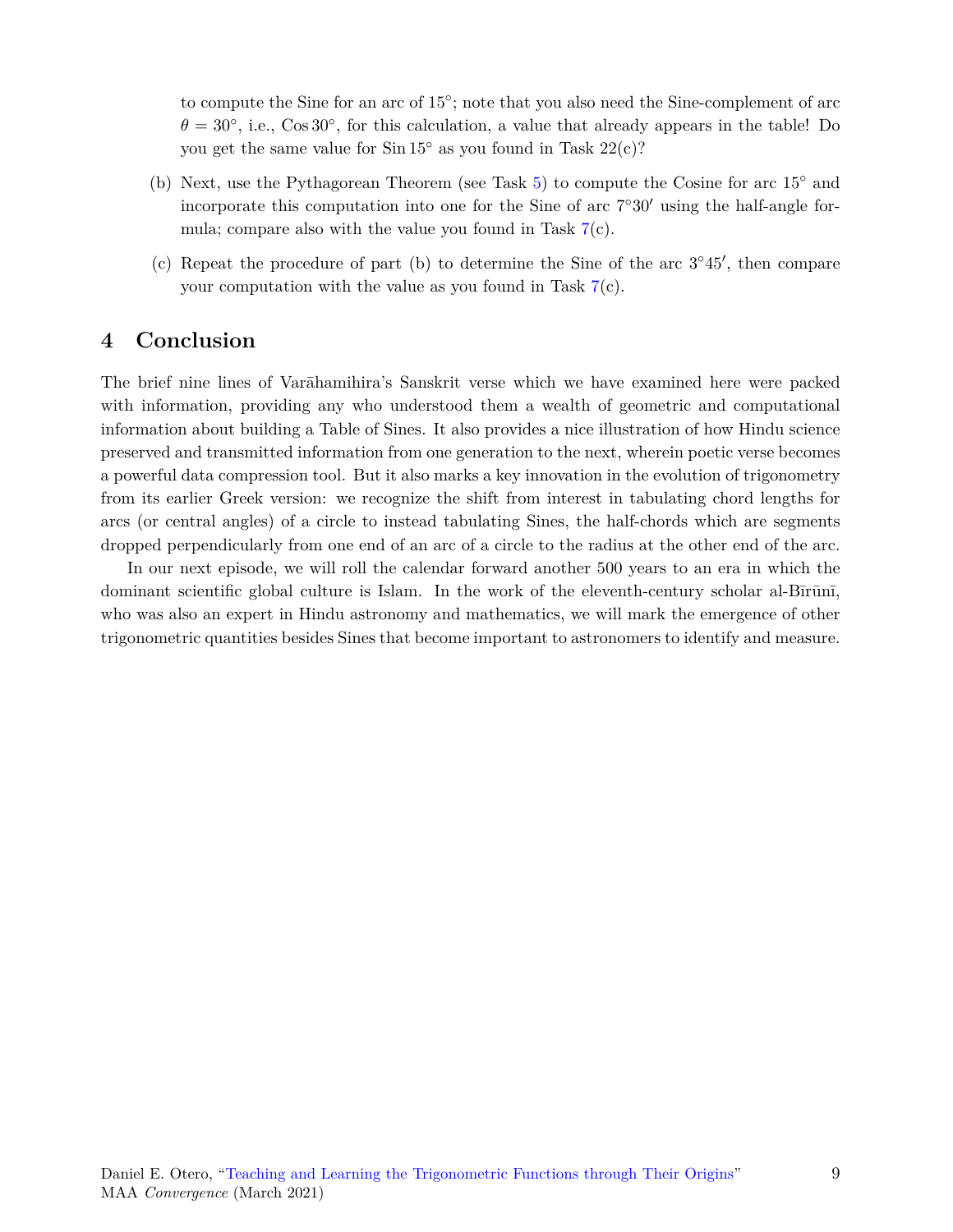## **References**

- J. L. Berggren. *Episodes in the Mathematics of Medieval Islam*. Springer, New York, NY, 2003.
- <span id="page-9-7"></span>Barnabas Hughes, O.F.M. *Regiomontanus: On Triangles*. University of Wisconsin Press, Madison, WI, 1967.
- <span id="page-9-0"></span>Victor Katz. *A History of Mathematics: an introduction*. Addison Wesley, Reading, MA, second edition, 1998.
- <span id="page-9-3"></span>Victor Katz, Annette Imhausen, Eleanor Robson, Joseph W. Dauben, Kim Plofker, and J. Lennart Berggren. *The Mathematics of Egypt, Mesopotamia, China, India, and Islam: a Sourcebook*. Princeton University Press, Princeton, NJ, 2007.
- <span id="page-9-6"></span>E. S. Kennedy. *The Exhaustive Treatise on Shadows, by Abū Rayḥān Muḥammad ibn Aḥmad al-Bīrūnī*. Institute for the History of Arabic Science, Aleppo, Syria, 1976.
- <span id="page-9-1"></span>Otto Neugebauer and David Pingree. *The Pañcasiddhāntikā of Varāhamihira*. Munksgaard, Copenhagen, Denmark, 1970/1972.
- John North. *The Fontana History of Astronomy and Cosmology*. Fontana Press, London, 1994.
- Olaf Pedersen. *A Survey of the Almagest, with annotation and new commentary by Alexander Jones*. Springer, New York, NY, 2011.
- <span id="page-9-2"></span>Kim Plofker. *Mathematics in India*. Princeton University Press, Princeton, NJ, and Oxford, 2008.
- E. G. Richards. *Mapping Time: the calendar and its history*. Oxford University Press, Oxford, 1998.
- Jeff Suzuki. *Mathematics in Historical Context*. Mathematical Association of America, Washington, DC, 2009.
- <span id="page-9-5"></span>G. J. Toomer. *Ptolemy's Almagest*. Princeton University Press, Princeton, NJ, 1998. Translated and annotated by G. J. Toomer; with a foreword by Owen Gingerich.
- <span id="page-9-4"></span>Glen Van Brummelen. *The Mathematics of the Heavens and the Earth: the early history of trigonometry*. Princeton University Press, Princeton, NJ, and Oxford, 2009.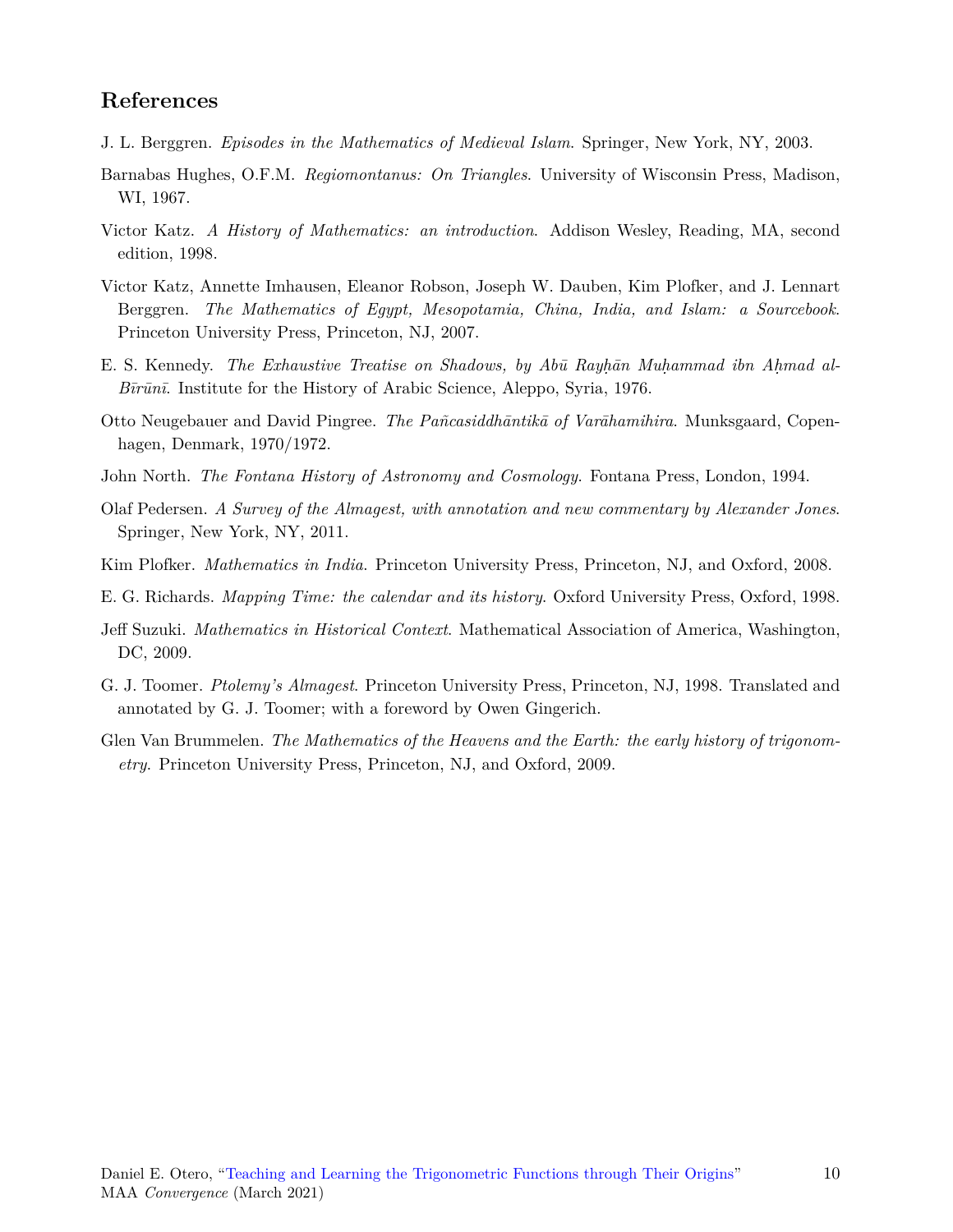## **Appendix: More of Varāhamihira's Table**

Readers interested in building a more complete Table of Sines based on Varāhamihira's text are invited to consider the next two verses of the *Pañcasiddhāntikā* and the subsequent extension of Task [7](#page-6-0) from above.

*∞∞∞∞∞∞∞∞∞∞∞∞∞∞∞∞∞∞∞∞∞∞∞∞∞∞∞∞∞∞∞∞∞∞∞∞∞∞∞∞*

 $10$ The minutes of the Sines for the intervals [in Gemini] are: 3, 6, 9, 12, 13, 3 times 5 twice, and 16; this is added to [the Sine for] the second sign [Taurus]. Then the seconds:  $1160$  minus 18, minus 3, and minus 18, 0, 50 minus 3, 4, 50 minus 1, and 5.

*∞∞∞∞∞∞∞∞∞∞∞∞∞∞∞∞∞∞∞∞∞∞∞∞∞∞∞∞∞∞∞∞∞∞∞∞∞∞∞∞*

<span id="page-10-0"></span>**Task 9** In this task, we will extend the Table of Sines constructed in Task [7](#page-6-0) above from 16 to 24 entries. This allows for a full tabulation of the Sines of arcs up to 90*◦* .

- (a) As in verses 8–9, Varāhamihira sets out in verses 10–11 the next eight entries of the table. Continuing your work from Task  $7(c)$  $7(c)$ , fill in to the table the next eight Arc measures following 60*◦* , which was the sixteenth of the Arcs. These eight new Arcs are those in the sign of Gemini (from 60*◦* to 90*◦* ).
- (b) Consult verses 10–11 of the source text to determine the Sines of these eight Arcs; as with the Sines in Taurus tabulated earlier, the numbers from the text are to be "added to [the Sine for] the second sign [Taurus]," that is, to  $\sin 60^\circ = 103'55''$ . In other words, add the minute values in verse 10 to 103*′* and the seconds values in verse 11 to 55*′′* to obtain the correct Sines for the table.
- (c) Continue the work from Task [7\(](#page-6-0)d) to convert the Sines of these angles into their corresponding sine values.
- (d) Continue the work from Task  $7(e)$  $7(e)$  by transferring the eight sexagesimal Arc and sine values into a new table of three-place decimal values, then comparing the sines taken from Varāhamihira's verses to those produced by a scientific calculator. Do you find close agreement of the sine computations?
- (e) Extend the plot of the points from Task [7\(](#page-6-0)f) with these eight new values. Superimpose on the plot of points the graph of the (modern) sine function. Do the points appear to lie on the curve?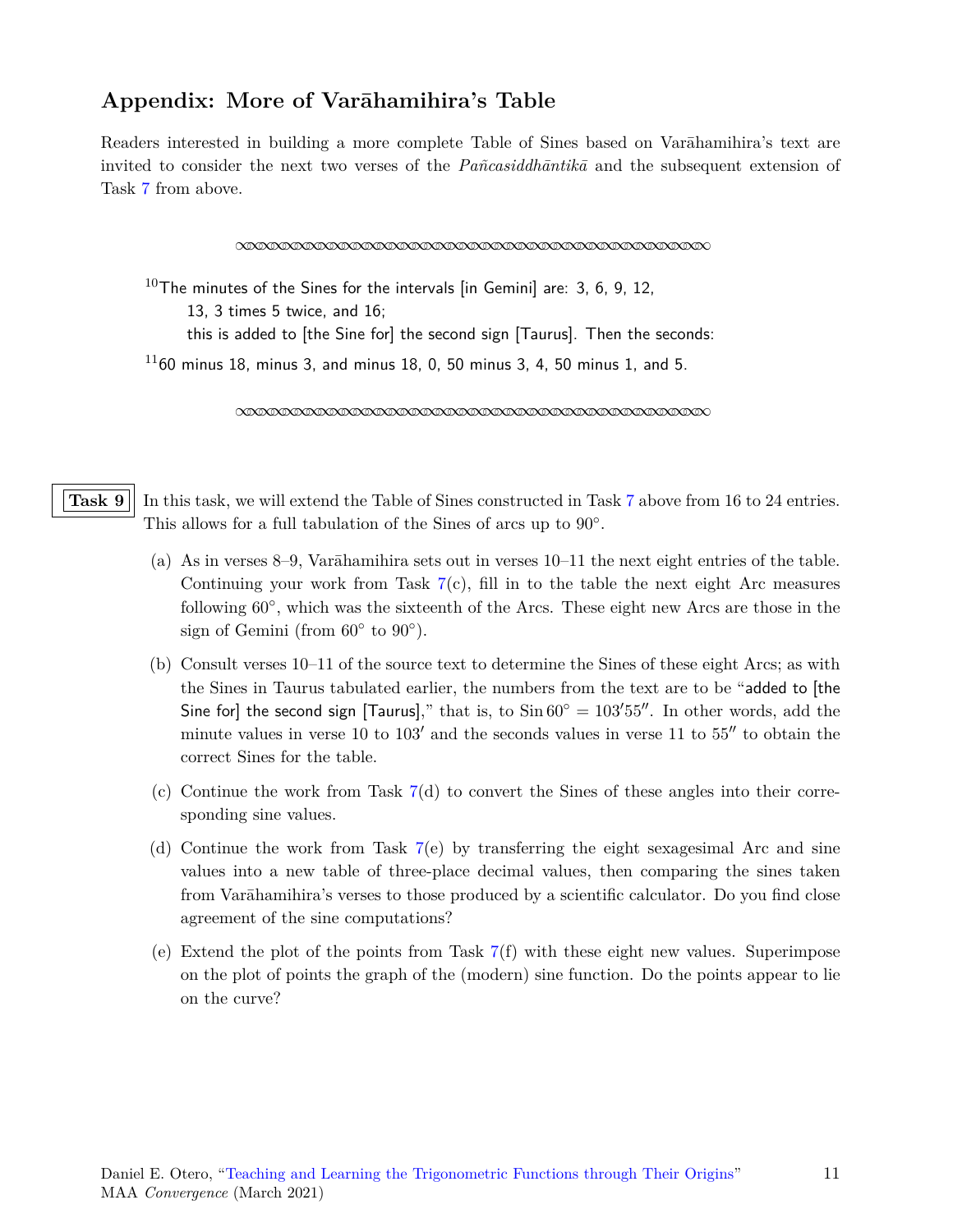## **Notes to Instructors**

This project is the fourth in a collection of six curricular units drawn from a Primary Source Project (PSP) titled *A Genetic Context for Understanding the Trigonometric Functions*. The full project is designed to serve students as an introduction to the study of trigonometry by providing a context for the basic ideas contained in the subject and hinting at its long history and ancient pedigree among the mathematical sciences. Each of the individual units in that PSP looks at one of the following specific aspects of the development of the mathematical science of trigonometry:

- the emergence of sexagesimal numeration in ancient Babylonian culture, developed in the service of a nascent science of astronomy;
- a modern reconstruction (as laid out in [[Van Brummelen,](#page-9-4) [2009\]](#page-9-4)) of a lost table of chords known to have been compiled by the Greek mathematician-astronomer Hipparchus of Rhodes (second century, BCE);
- a brief selection from Claudius Ptolemy's *Almagest* (second century, CE) [[Toomer](#page-9-5), [1998](#page-9-5)], in which the author (Ptolemy) showed how a table of chords can be used to monitor the motion of the Sun in the daytime sky for the purpose of telling the time of day;
- a few lines of Vedic verse by the Hindu scholar Varāhamihira (sixth century, CE) [[Neugebauer](#page-9-1) [and Pingree](#page-9-1), [1970/1972\]](#page-9-1), containing the "recipe" for a table of sines as well as some of the methods used for its construction;
- passages from *The Exhaustive Treatise on Shadows* [\[Kennedy](#page-9-6), [1976\]](#page-9-6), written in Arabic in the year 1021 by Abū Rayhān Muhammad ibn Ahmad al-Bīrūnī, which include precursors to the modern trigonometric tangent, cotangent, secant, and cosecant;
- excerpts from Regiomontanus' *On Triangles* (1464) [\[Hughes](#page-9-7), [1967](#page-9-7)], the first systematic work on trigonometry published in the West.

This collection of units is not meant to substitute for a full course in trigonometry, as many standard topics are not treated here. Rather, it is the author's intent to show students that trigonometry is a subject worthy of study by virtue of the compelling importance of the problems it was invented to address in basic astronomy in the ancient world. Each unit may be incorporated, either individually or in various combinations, into a standard course in College Algebra with Trigonometry, a stand-alone Trigonometry course, or a Precalculus course. These lessons have also been used in courses on the history of mathematics and as part of a capstone experience for pre-service secondary mathematics teachers.

In this unit, students will examine nine lines of Sanskrit Vedic verse which provide in compressed form 16 lines of a Table of Sines as well as statements of a handful of trigonometric theorems! Because the context of the source text is astronomical, students also receive a brief introduction to how circular arcs, and equivalently, the central angles the span, are measured, as well as a treatment of some basic astronomy having to do with the motion of the Sun through the zodiacal constellations. The high point of this PSP is to help readers understand how the text describes a Table of Sines for arcs up to  $60^{\circ}$  in multiples of  $3^{\circ}45'$ . In the process, there is a discussion of the trigonometric innovation by Hindu astronomers that replaced the chord with the Sine as the quantity of chief interest.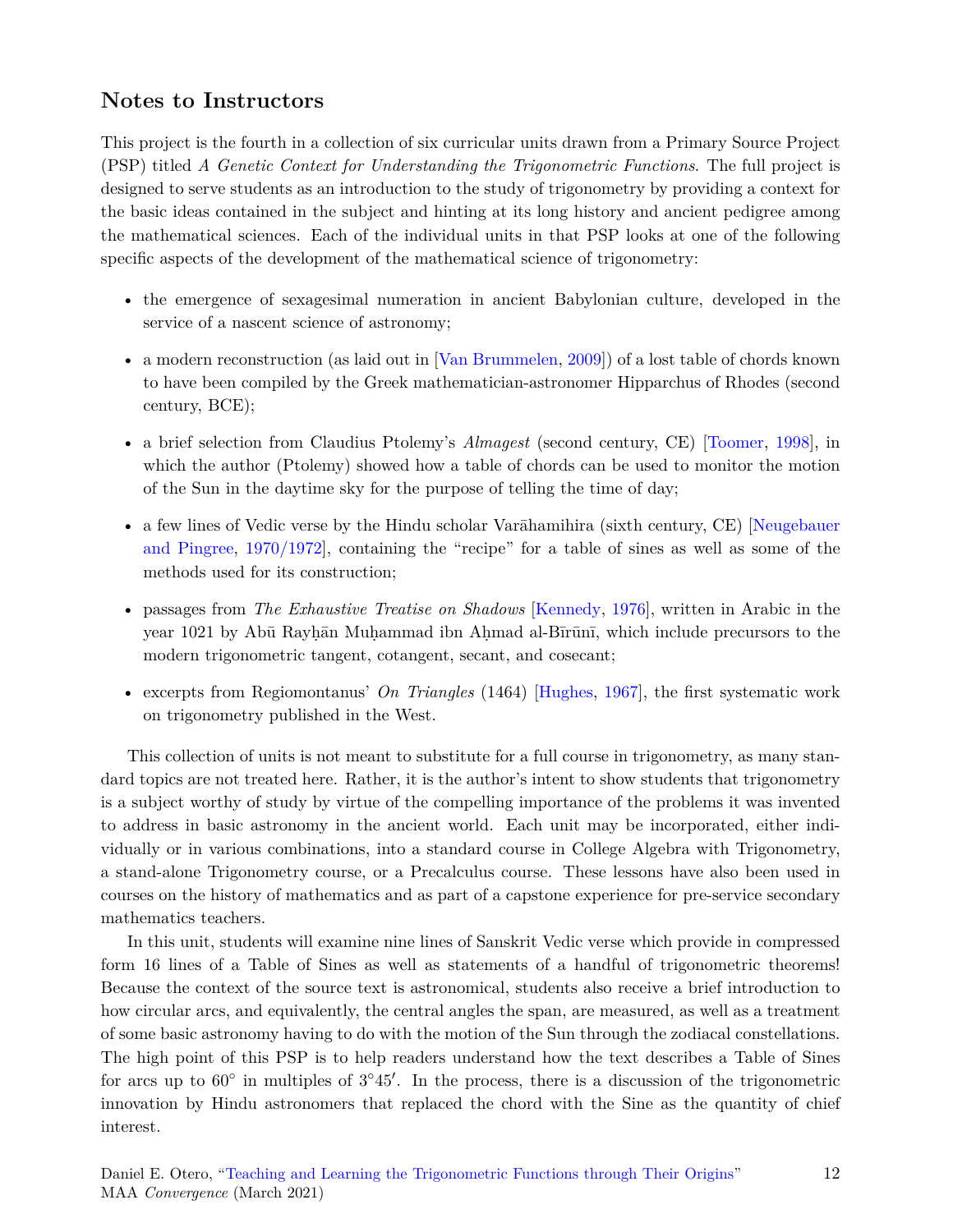#### **Student Prerequisites**

Very little mathematical machinery is needed to work this PSP. But it would help for students to have been exposed to sexagesimal numeration (to handle the arithmetic of angle measures in degrees and minutes) and to a reasonably good high school geometry course, especially with regard to the geometry of the circle and the measure of arcs and angles. A simple introduction to sexagesimal numeration is provided by the first episode in this series, "Babylonian Astronomy and Sexagesimal Numeration," and a presentation of the geometry of the circle and the measure of arcs and angles that serve as the foundation of trigonometry will be obtained by working the second episode, "Hipparchus' Table of Chords." A familiarity with some basic astronomy can also be helpful, and the third episode, "Ptolemy Finds High Noon in Chords of Circles," addresses this.

#### **Suggestions for Classroom Implementation**

This project can be implemented in two 50-minute class periods. (There is rather too much to do to expect that it can also be accomplished in a single 75-minute period, so instructors who teach twice a week will need to adapt what is described here to a two-75-minute-period schedule.) For a detailed plan for how to structure the periods, see the next subsection below. Students are not likely to come with much knowledge of observational astronomy and the variation in the positions of the Sun over the course of a year. These are described in this project, but the careful instructor may consider enlisting the help of colleagues who teach introductory astronomy for resources and classroom models that could assist students in making sense of the geometry of the Sun-Earth system. For instance, the author made use of a model of the celestial sphere (a transparent globe with constellations, the ecliptic circle, and celestial coordinates printed on its surface) borrowed from the Physics department to show the geometry of these astronomical elements for Earth-based observers.

Students have likely never encountered writing similar to this source text, so they will probably find making sense of it quite difficult; Task [1](#page-3-0) gives them an opportunity to express this surprise/frustration. Allow classroom discussion about this to set the stage for the rest of the work they will do in this project.

The high point of the project comes with Task [7,](#page-6-0) when students build a partial table of sines (for angles up to 60*◦* in multiples of 3 *◦*45*′* ) based on the numerical information given them by Varāhamihira's verses; they then compare these entries with what a scientific calculator tells them.

#### **Sample Implementation Schedule (based on two 50-minute class periods)**

In preparation for the first class period, students should be asked to read through Section 2 of the project and write up their responses for the first two Tasks. Inform students that it is not expected that everything they read will make sense to them immediately, and that the classroom discussion should help to clear up many of these issues.

Begin the first class with a quick review of the geometric diagrams on pages 2 and 3 to ensure that they understand the notions of arc, chord and sine. Then begin a discussion of Task [1](#page-3-0) to get a sense of what they have gleaned about the first four verses in the text from their reading, first in small groups and then as a whole class. The focused attention of the students on certain portions of the project, like this bit of the source text, can be facilitated by having someone read these sections aloud, with generous pauses and time for questions of clarification.

After devoting a few minutes to their answers for Task [2,](#page-3-1) see if the students can make sense